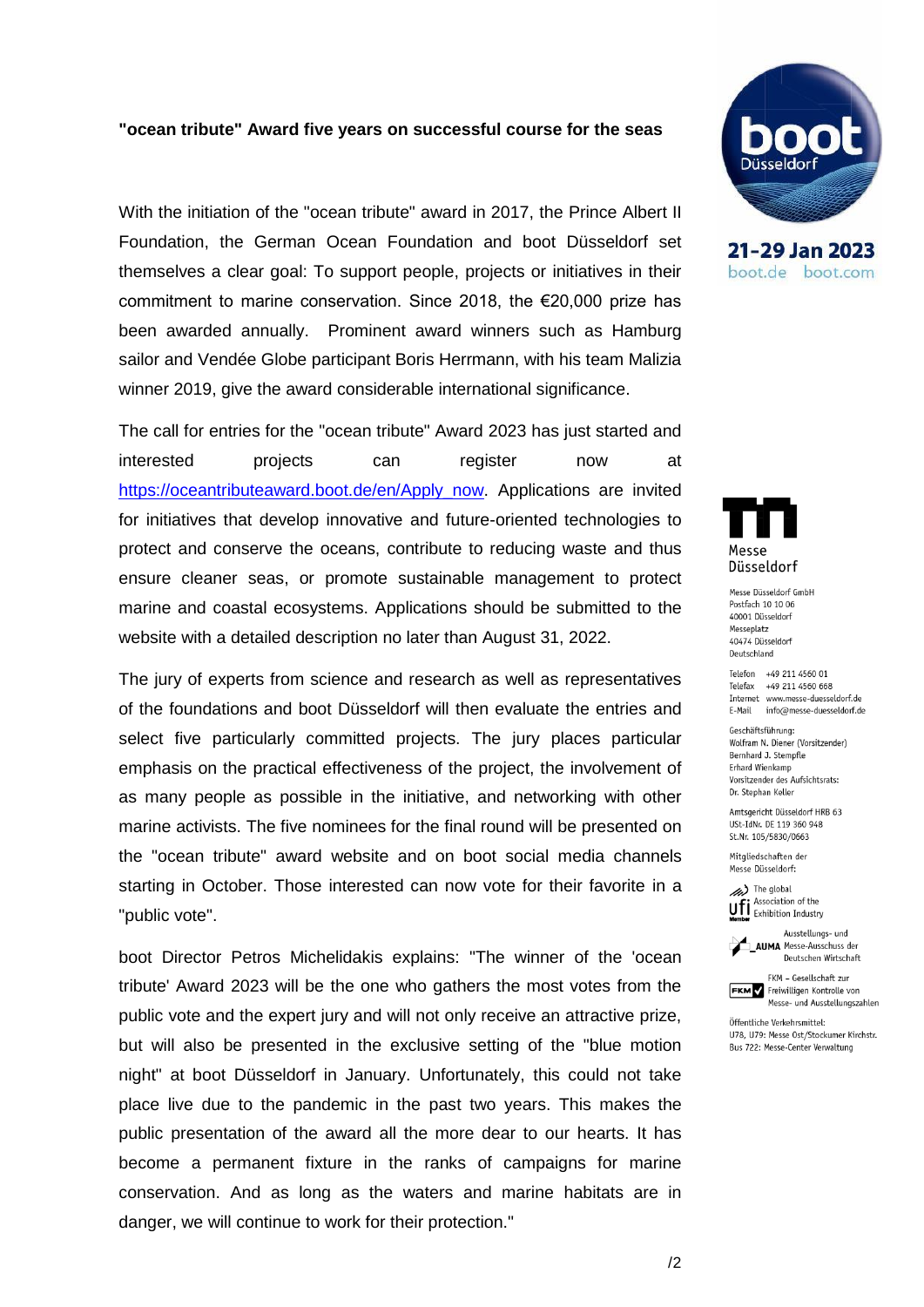The winner of the 2022 "ocean tribute" award is the French company HelioRec, Petros Michelidakis announced in April in a film about the award ceremony, which can be seen at [https://oceantributeaward.boot.de/en/Home.](https://oceantributeaward.boot.de/en/Home) Together with Frank Schweikert, Executive Director of the German Maritime Foundation, he describes why both the jury and the public voted for HelioRec from Nantes: "The French company scores with its environmentally friendly electric charging stations (ECS) for the maritime sector based on floating solar power plants. Unused water is converted into a clean energy source through a floating offshore solar cell system. The main objectives of the project are to save land area in a port, provide a clean energy source, establish fast charging stations for electric vehicles and electric boats in the port, and provide new digital services for data prediction and optimization. Other concepts of the project are fast charging stations for electric vehicles and electric boats in a port. Another goal is the circular economy approach: recycled plastic is used to make floating systems, reducing system costs and carbon footprint."



21-29 Jan 2023 boot.de boot.com



## **June 2022**

#### **Home port for international water sports**

## **boot Düsseldorf will once again anchor on the Rhine from 21 to 29 January 2023.**

boot Düsseldorf has been the home port and motor for international water sports for 53 years. It offers boating in all its facets from 21<sup>st</sup> to 29<sup>th</sup> January 2023 and has the top brands on board. Both sailors and motor boaters will find a comprehensive range of boats here, from entry-level boats and dinghies to luxury yachts. Diving, surfing, paddling and fishing are also in the spotlight at boot. With the innovative and technically sophisticated products of the exhibitors, boot is the international innovation platform for its sector and, apart from the pandemic-related break, the starting signal for the new water sports season every year in January. With its comprehensive range of tourism products in the destination seaside for holidays and sports on, by and in the water, it attracts all people who want to spend their leisure time by the sea, rivers and lakes. Attractive stage programs with interesting interview partners from the industry, the latest trend sports offers and a top-class mix of workshops and meetings for both leisure sports enthusiasts and experts make the fair unique worldwide. boot Düsseldorf is once again in 2023 the first address for both the water sports enthusiast family and international experts.

# **boot Düsseldorf Press Team**

Tania Vellen, vellent@messe-duesseldorf.de, +49 211/4560-518 Tanja Karl, karlt@messe-duesseldorf.de, +49 211/4560-999

### **Radio/TV**